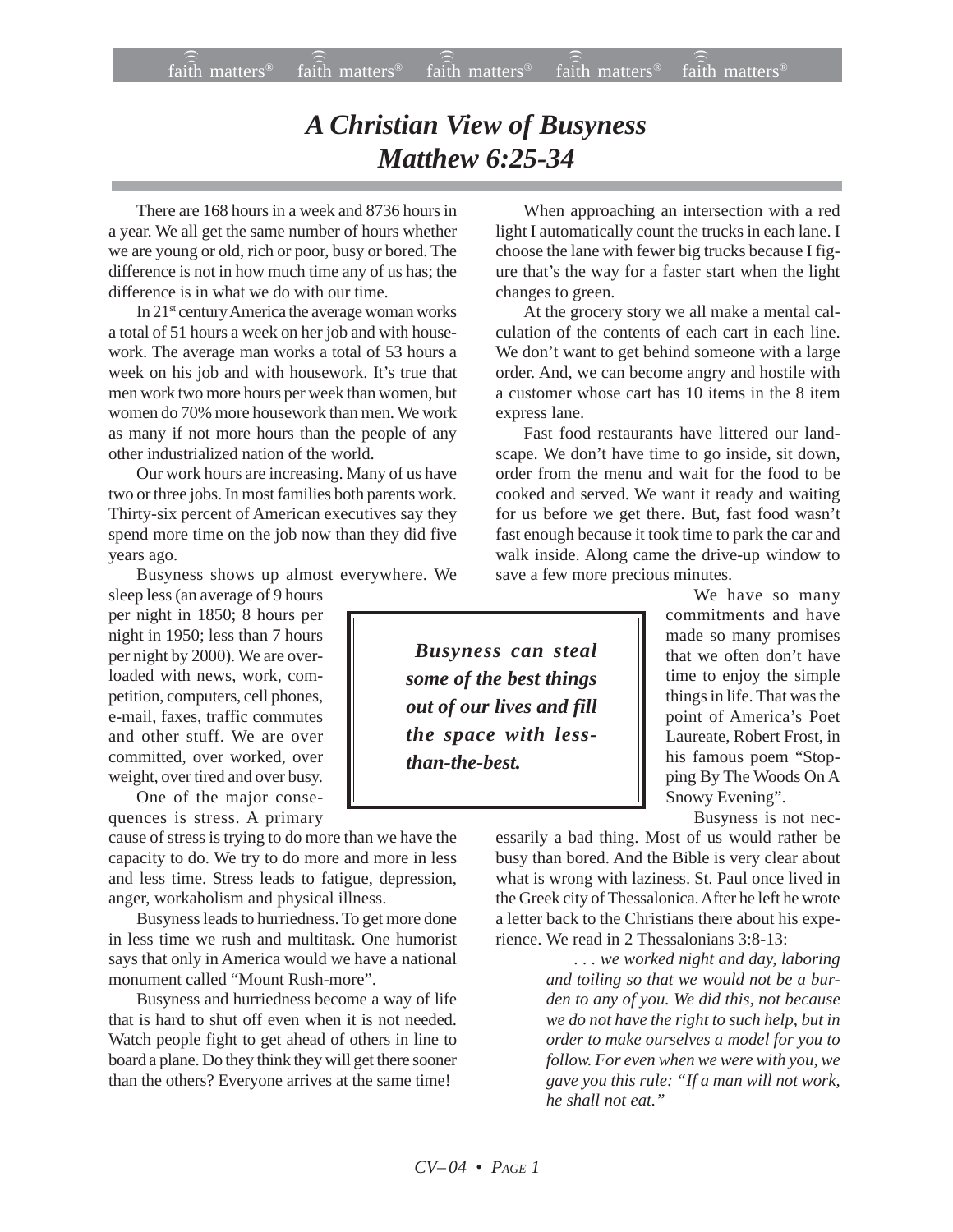*We hear that some among you are idle. They are not busy; they are busybodies. Such people we command and urge in the Lord Jesus Christ to settle down and earn the bread they eat. And as for you, brothers, never tire of doing what is right.*

Paul was a busy man, busy with work and supporting himself. He had zero tolerance for people who are lazy and wouldn't work. He went so far as to say, "Don't even give them food. Let the lazy person go hungry until he is ready to work." And, he distinguishes between "good busy" (working for a living) and "bad busy" (messing in the business of others).

The problem with busyness is that it risks playing God. We become so busy that we act as if we have control over everything that's going on in our lives and we don't really need God. We seem to think we can do everything and do not truly trust God for the good in our lives. This is the point in the Old Testament rule of the Sabbath in Deuteronomy 5:12-15:

> *Observe the Sabbath day by keeping it holy, as the Lord your God has commanded you. Six days you shall labor and do all your work, but the seventh day is a Sabbath to the Lord your God. On it you shall not do any work, neither you, nor your son or your daughter, nor your manservant or maidservant, nor your ox, your donkey or any of your animals, nor the alien within your gates, so that your manservant and maidservant may rest, as you do. Remember that you were slaves in Egypt and that the Lord your God brought you out of there with a mighty hand and an outstretched arm. Therefore the Lord your God has and commanded you to observe the Sabbath day.*

The Sabbath wasn't just one day off every week. It was also one year off every seven years. Imagine the ancient Hebrew farmer saying, "There's no way I can get everything done in six days. I have fields to plow, seed to sow, harvest to bring in. I can barely get it done in all the hours I'm working now. If I took a day off, I would never get done. And, it would be economic suicide to let my farm lie fallow every seventh year." But God was saying, "Trust me! Leave space for me to do a miracle." In other words, trust God that he will supernaturally help you get done what needs to get done without always being busy.

In our culture we sometimes talk about our busy schedule as a way of communicating that we are really important. People say, "Thank you for taking time out of your busy schedule." It is meant as a compliment that this person is really important. And because our society often equates busyness with importance we seek to become busy and stay busy as an ego trip. The idea is that the person with the most appointments, most clients, most patients and most frequent flyer miles is more important than the person who has some free time. So busyness can become an expression of pride. And pride is a dangerous and sometimes deadly sin.

Busyness fills life so full that there is no time to do what may be more important. We don't have time to think or pray or love or talk to God or serve others. Busyness can steal some of the best things out of our lives and fill the space with less-thanthe-best.

For too many of us, busyness can disguise major personal problems. When we have no friends and cannot bear the pain of loneliness busyness is a socially accepted way to avoid the problem. If we are paralyzed by fear of failure we stay busy because it looks successful. Even depression can be disguised by busyness as we try to fill every moment to lessen the pain.

Busyness can become an addiction. That's why very busy people are sometimes called workaholics. It is like a narcotic that dulls life's pain, suppresses anxieties, brings on a buzz of self-importance and postpones facing the hard issues of life. It makes us look good and feel good to cover up what is going on inside. Like any addiction, we need more and more to sustain our mood. So, we add more commitments and more appointments until we eventually overdose and burn out.

Busyness may be a symptom of moral laziness. That's what the Desert Fathers of early Christianity said. They were a group of monks and hermits who lived at a time of reaction against the culture around them. They withdrew to the deserts of North Africa and the Sinai Peninsula. There they sought to be alone with God and to reject the busyness and priorities of the pagan culture in which they lived. While they did have some significant dysfunctions of their own, they also had an interesting insight.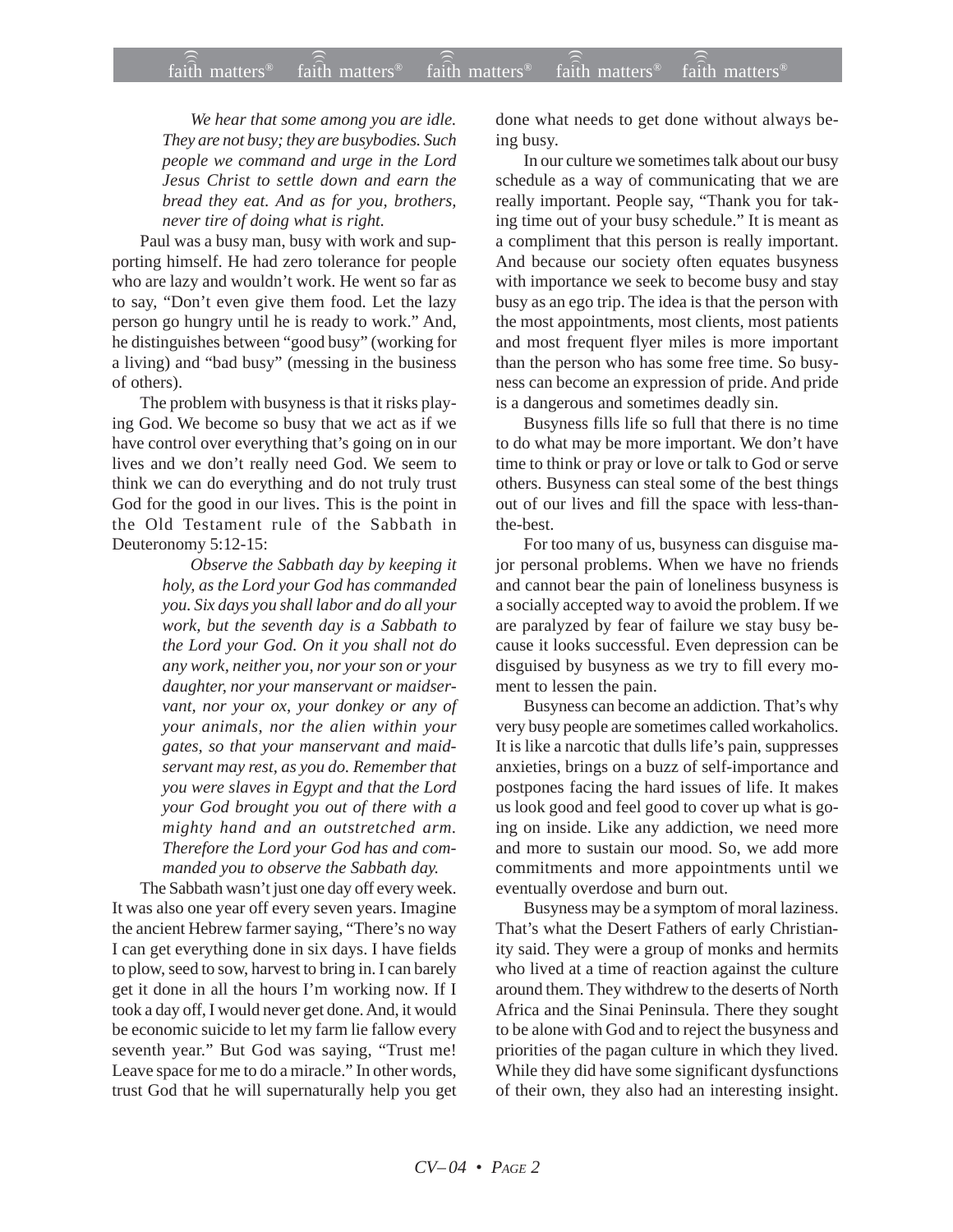## $\widehat{\widehat{\tilde{\mathfrak{A}}}}$  matters®  $\widehat{\tilde{\tilde{\mathfrak{A}}}}$  matters®  $\widehat{\tilde{\tilde{\mathfrak{A}}}}$  matters®  $\widehat{\tilde{\tilde{\mathfrak{A}}}}$  matters®  $\widehat{\tilde{\tilde{\mathfrak{A}}}}$  matters® faith matters<sup>®</sup> faith matters<sup>®</sup> faith matters<sup> $\epsilon$ </sup>

They said that busy people often are too lazy to figure out and do what is right. So, rather than making the hard choices and doing the right things we take the lazy way and let life fill up with everything and anything that comes our way.

Micah 6:8 answers the question of what God wants from us in our lives . . . and the answer is not busyness. "(*God) has showed you, O man, what is good. And what does the Lord require of you? To act justly and to love mercy and to walk humbly with your God."* In other words, do what is right. And we need time to do what is right.

Jesus set an example of another alternative. His life was full but not full of busyness. He went many

places, interacted with many people and did great good. He had a clear sense of time and purpose. There was urgency to Jesus' message and ministry but he often told his followers it wasn't yet time to do what they wanted done. Perhaps most impressive about Jesus was the way he maintained boundaries.

He was absolutely sensitive and responsive to what God the Father wanted him to do but he was not controlled by the pressures to comply with all the demands that others laid on him.

Perhaps you remember the story of Jesus miraculously feeding a crowd of 5000 men. In that culture only men were counted so with women and children the crowd would probably have been between 10,000 and 15,000 people. They were so anxious to hear what Jesus had to say and be healed by his touch that they followed him into rural areas where no food was available. They got hungry, so Jesus performed a miracle. He fed 10,000 to 15,000 people with one kid's sack lunch.

That was an historic and memorable day. Now they were ready to listen and Jesus was teaching them the truths of God. But do you know what Jesus did? According to Mark 6:45, "*Immediately Jesus made his disciples get into the boat and go on ahead of him to Bethsaida, while he dismissed the crowd. After leaving them, he went up on a mountainside to pray."*

Jesus considered time alone with God to be more important than teaching 15,000 people about God. It isn't that he neglected them, but he would not let people consume his time so that he missed out on prayer time and alone time with God.

Another time Jesus was surrounded by a large crowd who came to him for healing and for answers to difficult questions. Jesus healed them and was answering questions about divorce and remarriage. Someone then brought young children for Jesus to bless. Certainly he was too busy for children when dealing with serious illness and questions about divorce and remarriage. But in Matthew 19:13-15 we read:

> *Then little children were brought to Jesus for him to place his hands on them and pray for them. But the disciples rebuked those who brought them.*

Jesus said, *"Let*

*the little children come to me, and do not hinder them, for the kingdom of heaven belongs to such as these." When he had placed his hands on them, he*

*Always leave extra time even if it means excluding activities you now consider are important.*

*went on from there.*

Jesus left enough margins in his life to be spontaneous and loving.

All right, so what are we to do? We need a prescription for balance.

First in that prescription is to slow down. John Ortberg has written a book titled The Life You've Always Wanted*.* In chapter 5 he tells about his own life in Chicago getting way too busy and phoning a wise mentor for counsel. His friend told him. "You must ruthlessly eliminate hurry from your life." Ortberg says he wrote down the advice and then asked what else he should do. His mentor told him, "There is nothing else."

Slow down. Drive in the slow lane once in a while. Turn off the radio in the car and the TV at home. Go to bed early. Listen rather than talk. Eat at home instead of going out. Arrive early for a meeting instead of late all the time. Chew your food three more times. Cancel a few subscriptions. Take another day off.

Prescription #2 is to build margin into life. Richard Swenson is a Wisconsin physician who realized his life was far too busy. He ruthlessly created margin in his life that resulted in his writing a book